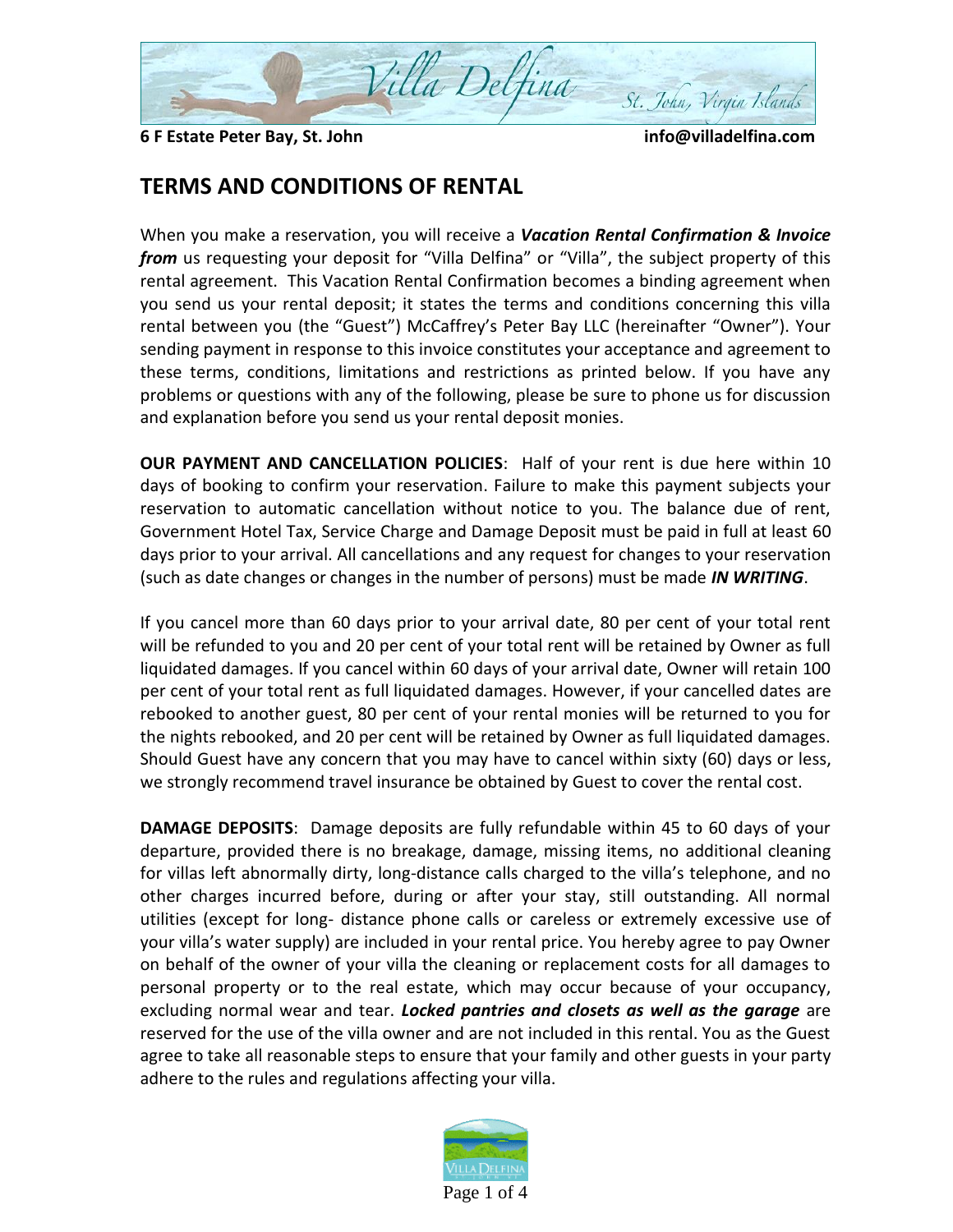**LIABILITY**: Owner assumes no liability for injury, accidents, delay, or irregularity which may be occasioned either by reason or defect in any vehicle or the acts of any company or persons engaged in conveying passengers to or from the villa. Owner assumes no responsibility, therefore, for any loss, injury, or damage to person or property because of the acts of those providers. Furthermore, the Guest is responsible for Villa Delfina during occupancy, must lock the windows and doors securely at all times when not on the premises, and must exercise care in securing all personal property. Guests must observe all cautions as given in our Guest Guide and/or by our Villa Manager. Owner reserves the right to refuse service or rentals to anyone at the complete discretion of Owner.

**PETS**: Pets of any kind are NOT allowed in or on the villa's premises without specific written permission from Owner (granted prior to arrival). A pet or evidence of a pet found on premises will cause immediate eviction, and forfeiture of Guest's entire rent and deposit.

**SMOKING**: Smoking is not permitted within the Villa.

**HOUSEKEEPING SERVICE**: Villa Delfina is thoroughly prepared and inspected for each guest arrival. A weekly rental includes a *mid-week hotel style interim cleaning*. The Villa provides all bed linens, bath, pool and beach towels, table linens and kitchen towels for your stay. A washer and dryer are located within the Villa for use by guests as needed.

**COMPLAINTS AND MAINTENANCE**: Owner shall make every effort to keep villa and inventory in good working order. In case of a maintenance problem, Owner will strive to repair the problem as soon as possible after being notified. Owner reserves the right to be allowed several hours (up to 24 hours) to cure a reported problem. However, no refund or rate adjustment shall be made for unforeseen mechanical failures such as the supply of electricity, telephone service, internet service, water, pool filtration systems, hot tubs, air conditioning, television or cable service, appliances, etc. It is the Guest's obligation to report any problems or damage to their villa *IMMEDIATELY* to Villa Manager, regardless of the hour.

**CHECK-IN and CHECK-OUT TIMES**: Guest must vacate the villa no later than 10 am. Check-in time is 4 pm. Guest may incur a \$250 penalty charge for failing to check out by 10 a.m. sharp. Check-in and check-out times are strictly enforced. If you would like a later check-out time, you are required to check with our Villa Manager during your stay to see if another group is arriving the day you leave. If not, you might be able to stay on later into the afternoon at no charge, but you are required to get prior permission to stay later than the published check-out time.

**ENTRY INTO VILLA**: Owner and Villa Manager and staff may enter your villa to perform any repairs or maintenance, as necessary.

**DRUGS AND HAZARDOUS MATERIALS**: The use and/or the possession of any illegal substances, inflammable fluids or other explosives or articles deemed hazardous to life, limb, or property is strictly prohibited at Villa Delfina. Any evidence of such will result in immediate eviction and forfeiture of entire rental payment.

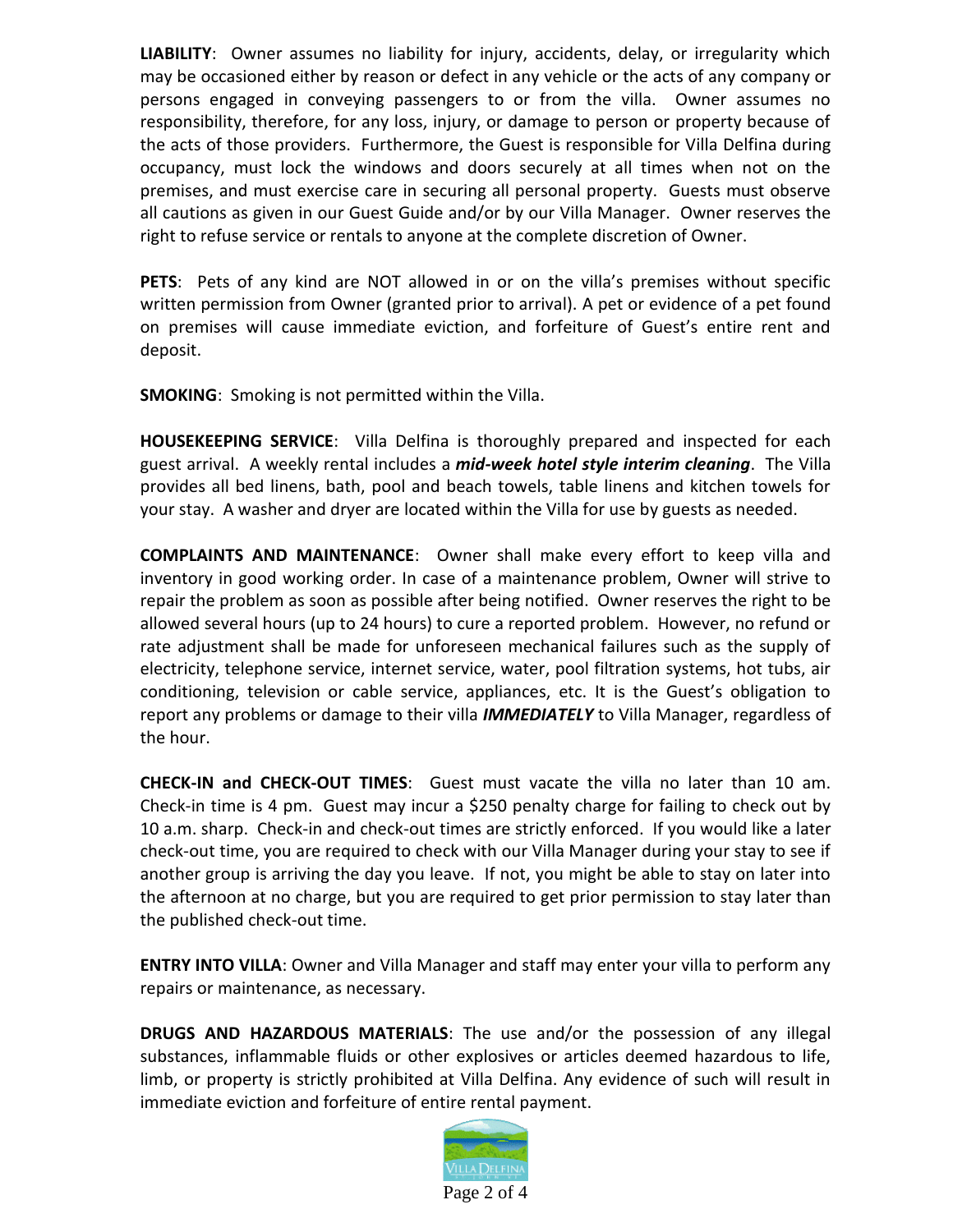**VILLA KEYS**: Owner shall charge Guest \$35 for each set of lost or mishandled keys; gate remote controls will be charged at replacement cost (\$50). Guest is required to follow all instructions per Villa Manager precisely on where to leave your villa keys and gate remote controls when you depart.

**CAPACITY OF VILLAS**: The total number of persons allowed in the villa at any one time is restricted to the number of persons scheduled and paid for, based on two persons per bedroom suite. Should a group misrepresent themselves, they will be required to pay for all excess persons immediately or shall vacate the villa without refund. Exceptions to this Term are made only for infants under 2 years old; if sleeping in a baby crib and not occupying one of the villa's beds, they are NOT included in the villa's total headcount.

**QUIET ENJOYMENT AND PARTIES**: Owner wishes to maintain a family atmosphere for the quiet enjoyment of Guests. We rent to family groups and responsible adults only; absolutely NO house parties or functions such as weddings are allowed without advance *WRITTEN* permission from Owner. Guests shall be sufficiently quiet and peaceful, so as not to disturb other residents of the neighborhood, particularly after 10 pm at night in adherence with the Peter Bay Association Covenants, Conditions and Restrictions. If Guest are found to have had a wedding or any sort of group gathering for more persons than officially scheduled and paid for at the villa, and/or without Owner's advance written permission, he is subject to forfeiture of his entire villa security deposit to the villa's owner, at the discretion of Owner.

**RATES AND PRINTING ERRORS**: The information contained in Villa Delfina's web site is constantly updated. Rates are subject to change without prior notice. In any dispute arising out of this rental agreement, the laws of the United States Virgin Islands shall apply and the prevailing party shall recover its costs, expenses and reasonable attorneys' fees. This Vacation Rental Confirmation becomes a binding agreement when you send us your rental deposit. **Your sending payment in response to this invoice constitutes your acceptance and agreement to these terms, conditions, limitations and restrictions** as printed above. If you have any problems or questions with any of the preceding, please *BE SURE* to email or phone us *BEFORE* you send us your rental deposit monies. Thank you very much for being our guest on this wonderful island of St John, VI.

**ARRIVAL INFORMATION:** If your flight is delayed or cancelled while en route, you are **REQUIRED** to contact the Villa Manager so we can notify everyone involved, including your car rental company - failure to do this will result in a \$50 penalty.

## **CONTACT for VILLA MANAGER**:

Krista Kremer - Property Manager Cell: 340-643-0643 Email: kristakremer@yahoo.com